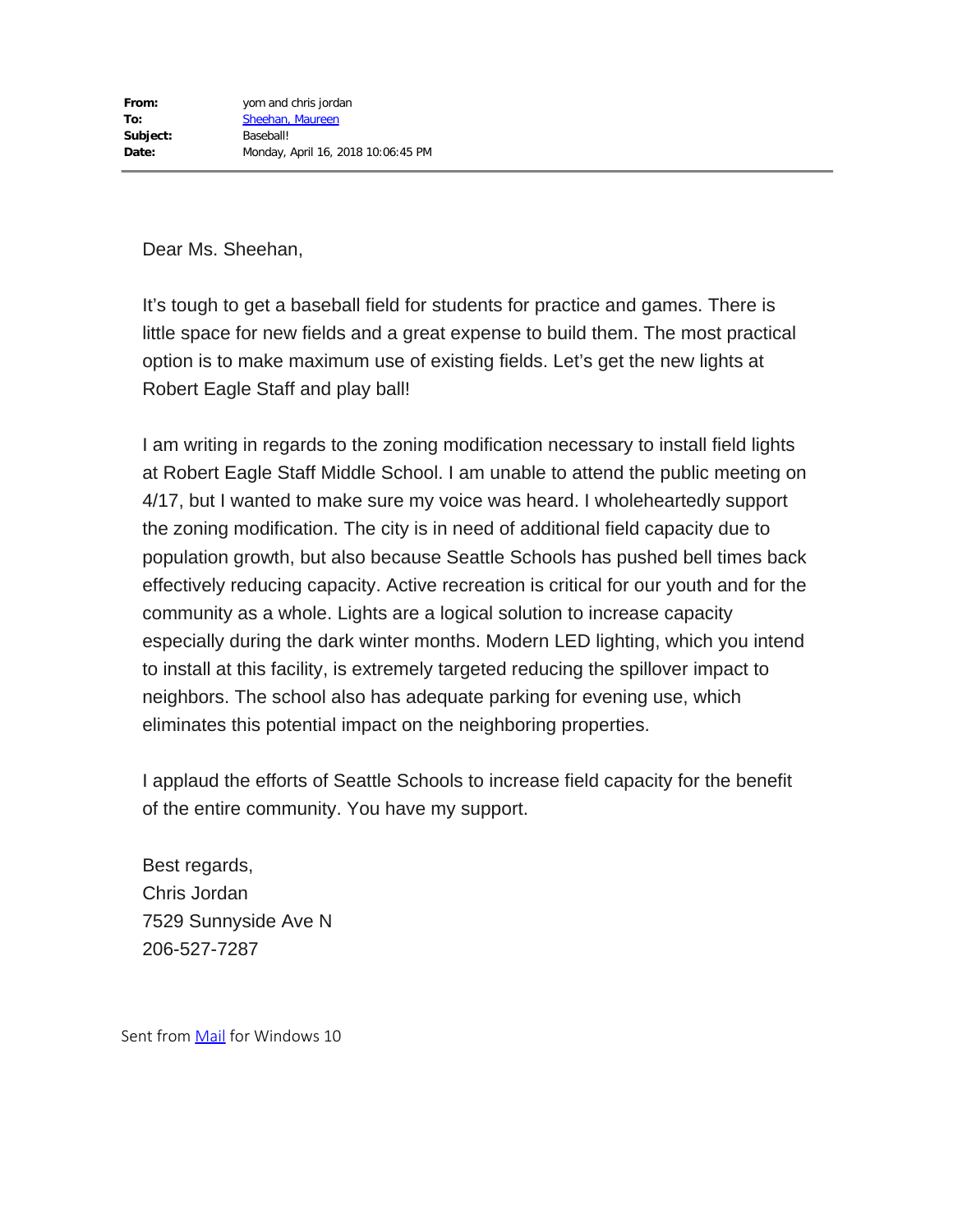Since I am unable to make the meeting next week, I am writing in regards to the zoning modification at Robert Eagle Staff to enable field lighting to be installed. I whole heartedly support this zoning modification. The city needs more field capacity as a result of the rapid population growth, but also because Seattle Schools moved bell times back effectively reducing field capacity. Active recreation is critical for our youth and for the entire community. Lighting allows field use to be extended especially in the dark winter months.

This is an important project that needs to be completed to create more opportunities for active recreation by all our citizens.

Thank you.

Best regards, James Simone 5300 Keystone Place N. Seattle, WA 98103 206-450-5211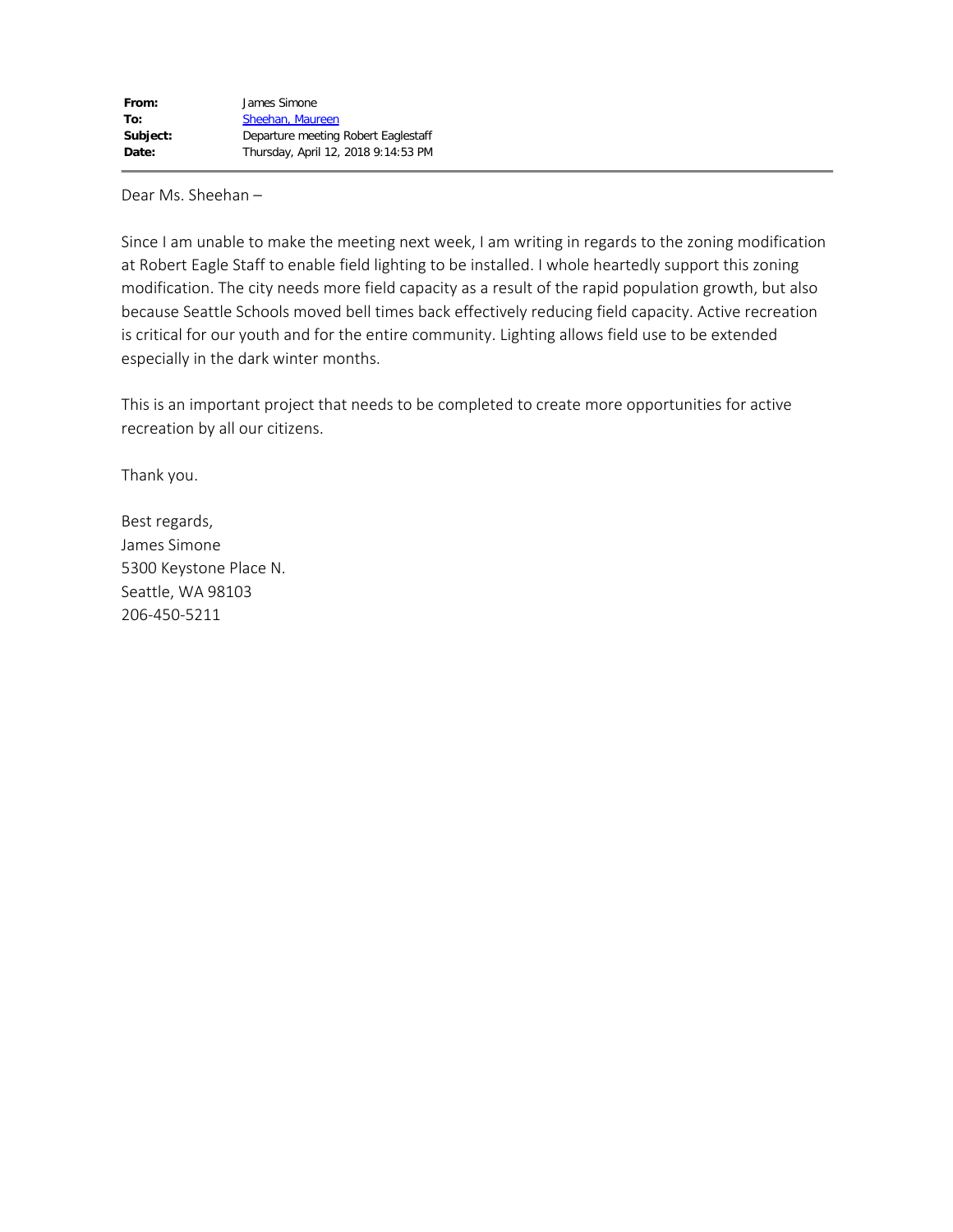## Good afternoon,

*I am writing in regards to the zoning modification necessary to install field lights at Robert Eagle Staff Middle School. I am unable to attend the public meeting on [4/17](x-apple-data-detectors://4/), but I wanted to make sure my voice was heard. I wholeheartedly support the zoning modification. The city is in need of additional field capacity due to population growth, but also because Seattle Schools has pushed bell times back effectively reducing capacity. Active recreation is critical for our youth and for the community as a whole. Lights are a logical solution to increase capacity especially during the dark winter months. Modern LED lighting, which you intend to install at this facility, is extremely targeted reducing the spillover impact to neighbors. The school also has adequate parking for evening use, which eliminates this potential impact on the neighboring properties.*

*I applaud the efforts of Seattle Schools to increase field capacity for the benefit of the entire community. You have my full support. Thank you for your efforts to improve field availability for Seattle athletes!*

*Best regards, Doug Russell 6550 48th Ave NE Seattle, WA 98115 phone: 206-321-5320*

Sent from my iPhone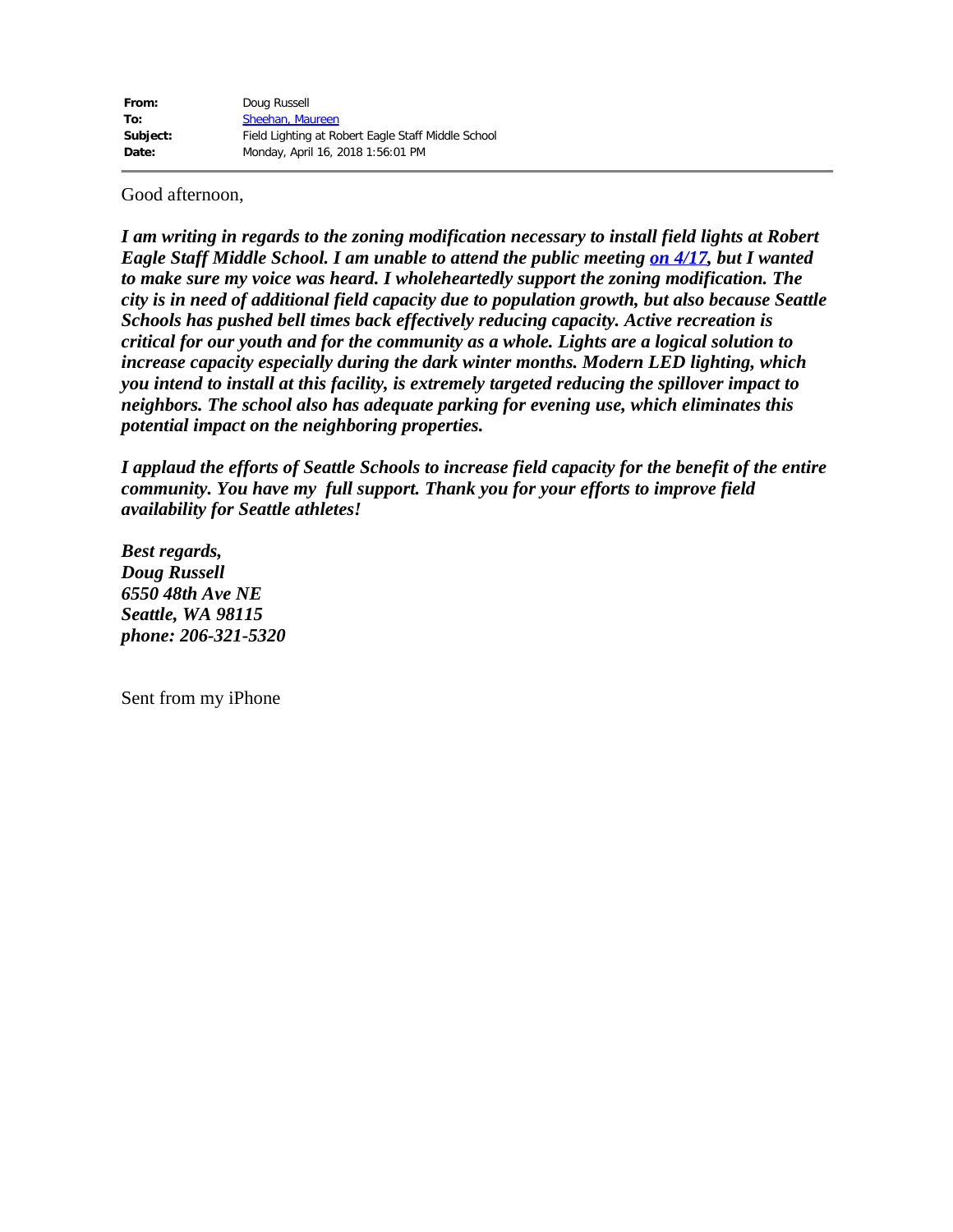Hello Maureen,

I am terribly disappointed not to be able to make the public meeting at Cascade Elementary School this coming Thursday. My son has a lax game at the same time. I do however, want to make sure my voice is heard. I have two high school children who are impacted by the lack of field space in Seattle. My son has crazy practice times for lacrosse because they aren't able to use their own school field so instead, they battle with all the other schools for the limited space available. I wholeheartedly support the zoning modification needed to install field lights at Robert Eagle Staff Middle School. With the late school start, there is less afternoon daylight time for practices and this puts strain on the already reduced field capacity. Active children as well as active adults are crucial for a healthy lifestyle…both physical as well as mental. Adding lights to the available fields only prolongs their usage especially in the winter months when it gets dark so early. The new LED lighting is nothing like the old school lights. These lights are targeted and leave little spillover to neighborhoods. Robert Eagle Middle School has adequate parking for evening use which also limits the impact on the neighborhood.

I completely support the efforts of the Seattle Schools to increase field capacity for the benefit of the entire community.

Best, Kristen DePew 3946 NE Surber Drive Seattle WA 98105 206-985-4164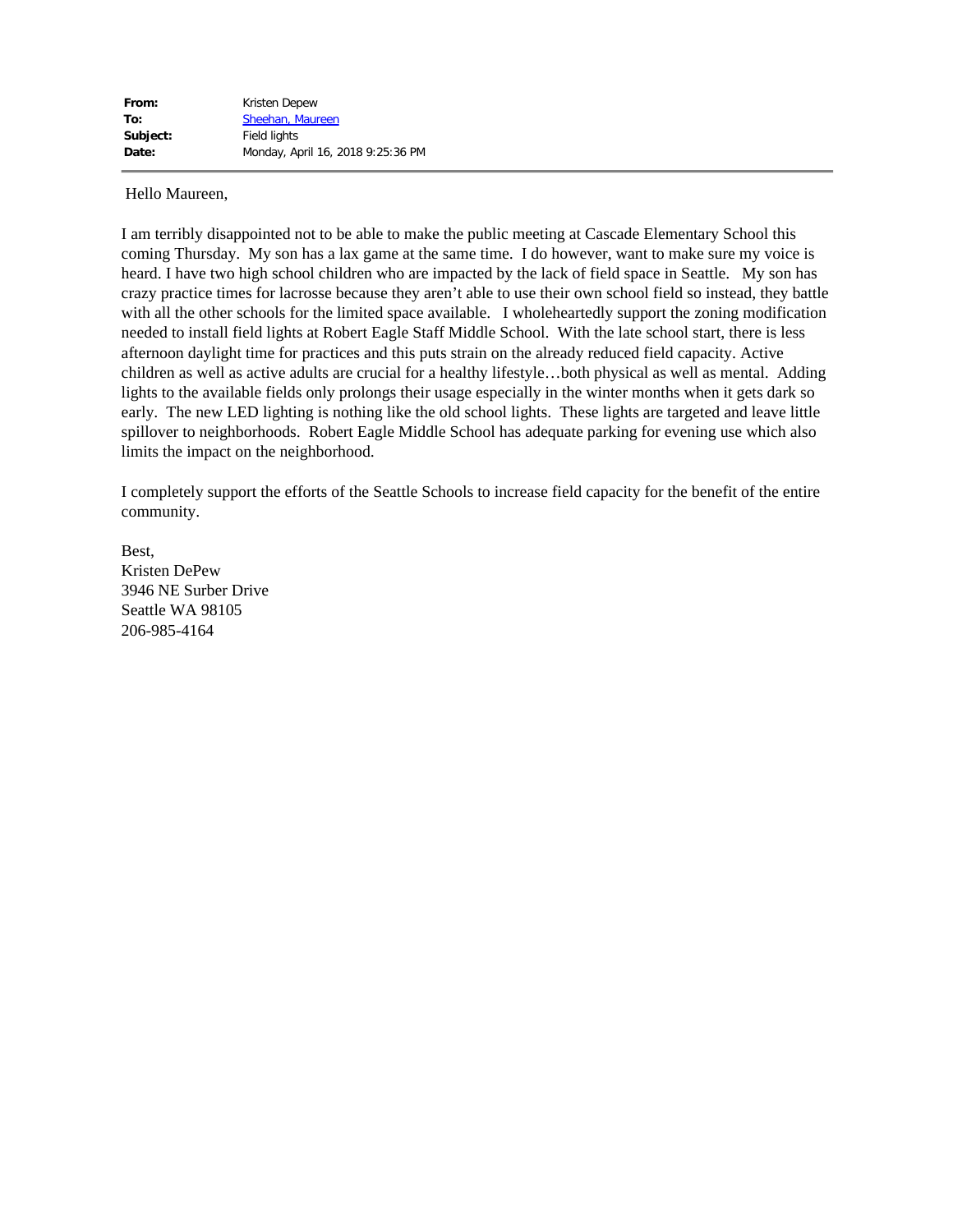I am writing in regards to the zoning modification necessary to install field lights at Robert Eagle Staff Middle School. I am unable to attend the public meeting on 4/18, but I wanted to make sure my voice was heard. **I wholeheartedly support the zoning modification**. The city is in need of additional field capacity due to population growth, but also because Seattle Schools has pushed bell times back effectively reducing capacity.

Active recreation is critical for our youth and for the community as a whole. Lights are a logical solution to increase capacity especially during the dark winter months. Modern LED lighting, which you intend to install at this facility, is extremely targeted reducing the spillover impact to neighbors. The school also has adequate parking for evening use, which eliminates this potential impact on the neighboring properties.

I applaud the efforts of Seattle Schools to increase field capacity for the benefit of the entire community. You have my support.

Best regards, Pam Cohen 8010 Ridge Drive NE Seattle, WA 98115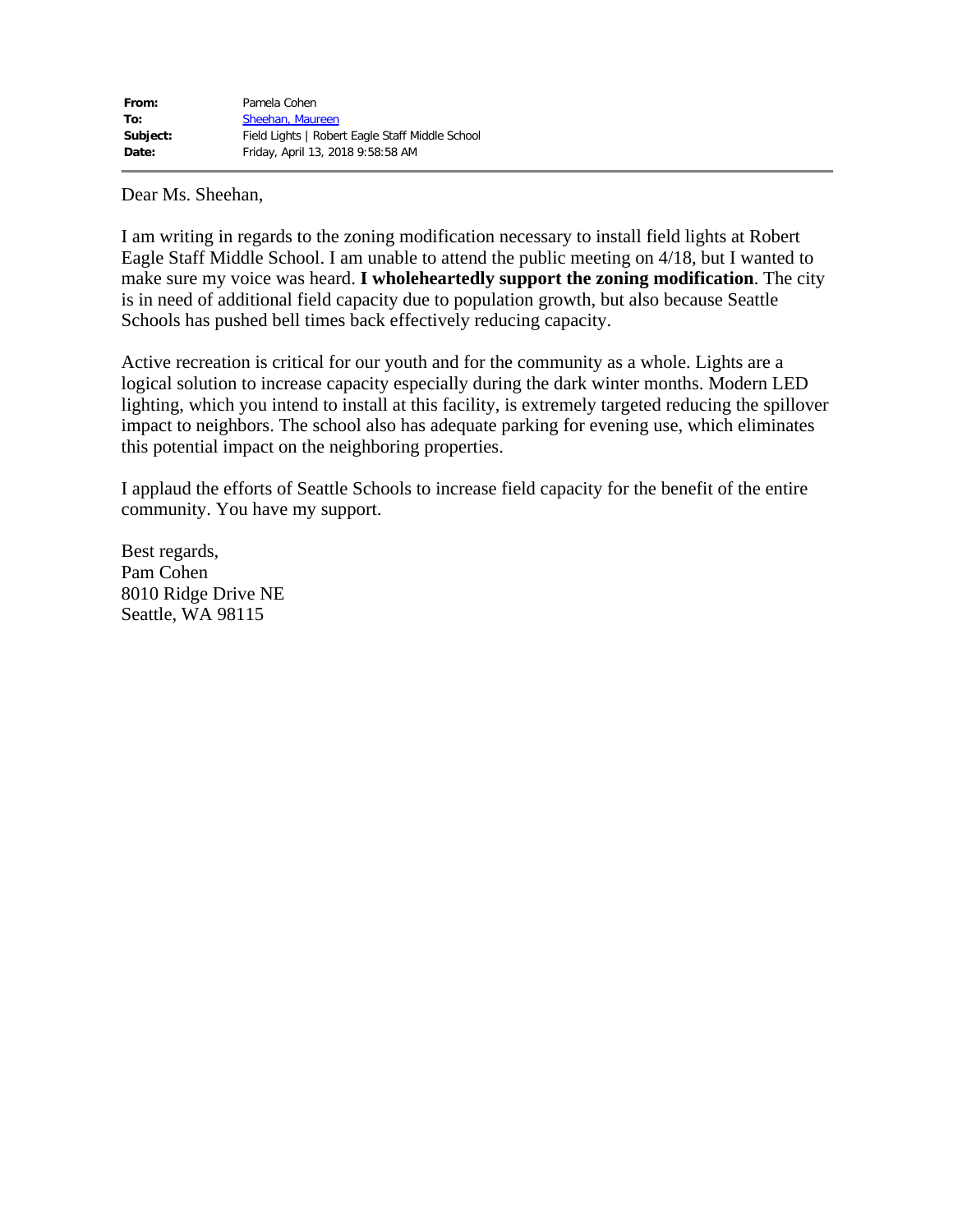I am writing in support of the proposed zoning modification to install field lights at Robert Eagle Staff Middle School. The City of Seattle lacks adequate youth sports field capacity, and this will be another small step in the right direction. Lights are a logical solution to increase capacity especially during the dark winter months. LED lighting will reduce the spillover impact to neighbors. Thank you for your support of this project.

Best regards,

Steven Deem Seattle, WA 98105 206-919-0642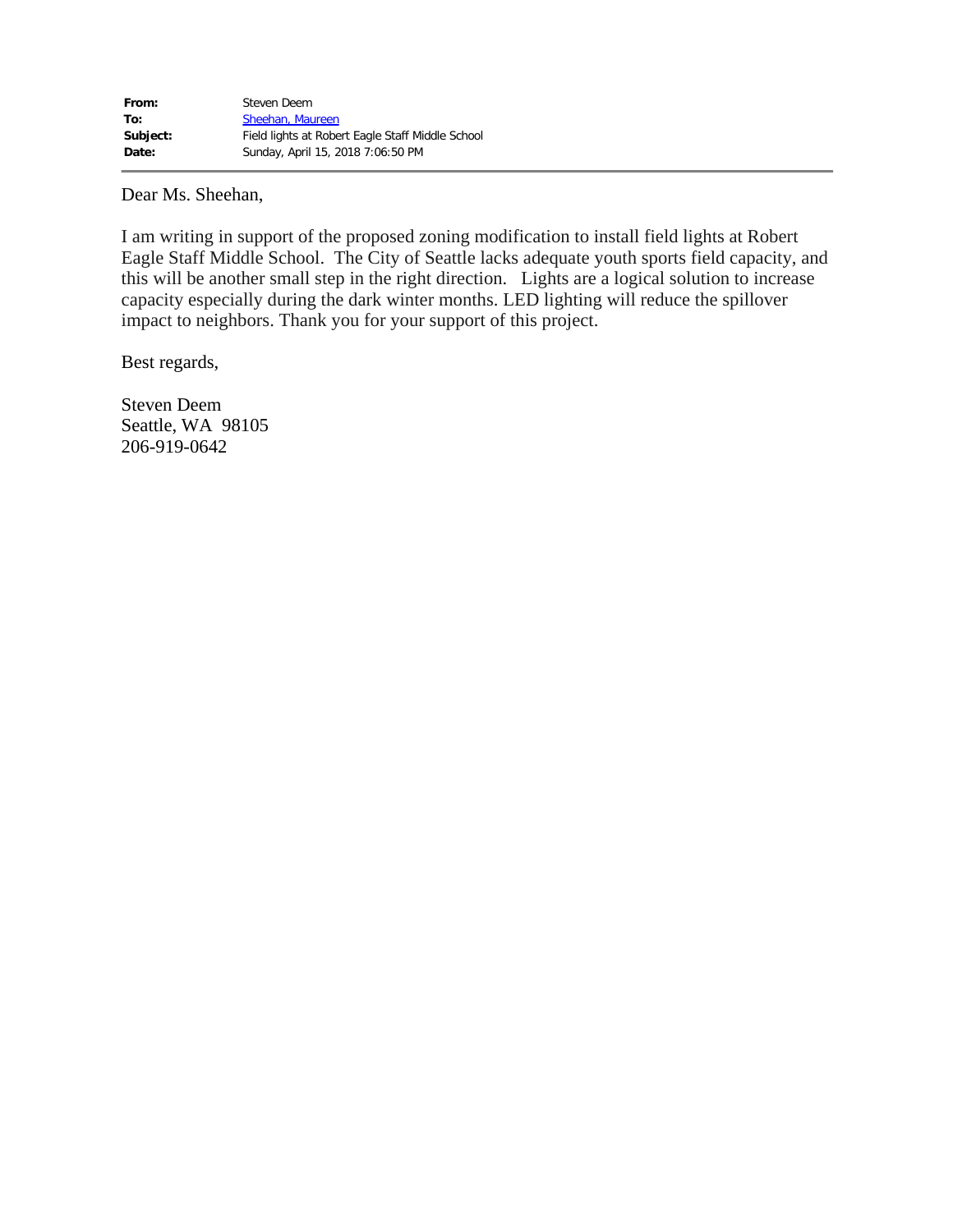| From:    | Pete Pedersen                                    |
|----------|--------------------------------------------------|
| To:      | Sheehan, Maureen                                 |
| Subject: | field lights at Robert Eagle Staff Middle School |
| Date:    | Monday, April 16, 2018 9:55:33 AM                |

I am writing in regard to the zoning modification necessary to install field lights at Robert Eagle Staff Middle School. I am unable to attend the public meeting on 4/17, but I wanted to make sure my voice was heard. I wholeheartedly support the zoning modification. The city is in need of additional field capacity due to population growth, but also because Seattle Schools has pushed bell times back effectively reducing capacity. Active recreation is critical for our youth and for the community as a whole.

Lights are a logical solution to increase capacity especially during the dark winter months. Modern LED lighting, which you intend to install at this facility, is extremely targeted reducing the spillover impact to neighbors. The school also has adequate parking for evening use, which eliminates this potential impact on the neighboring properties.

I applaud the efforts of Seattle Schools to increase field capacity for the benefit of the entire community. You have my support.

Best regards,

Peter D Pedersen 6214 52<sup>nd</sup> Ave NE Seattle WA 98115 206 769 4743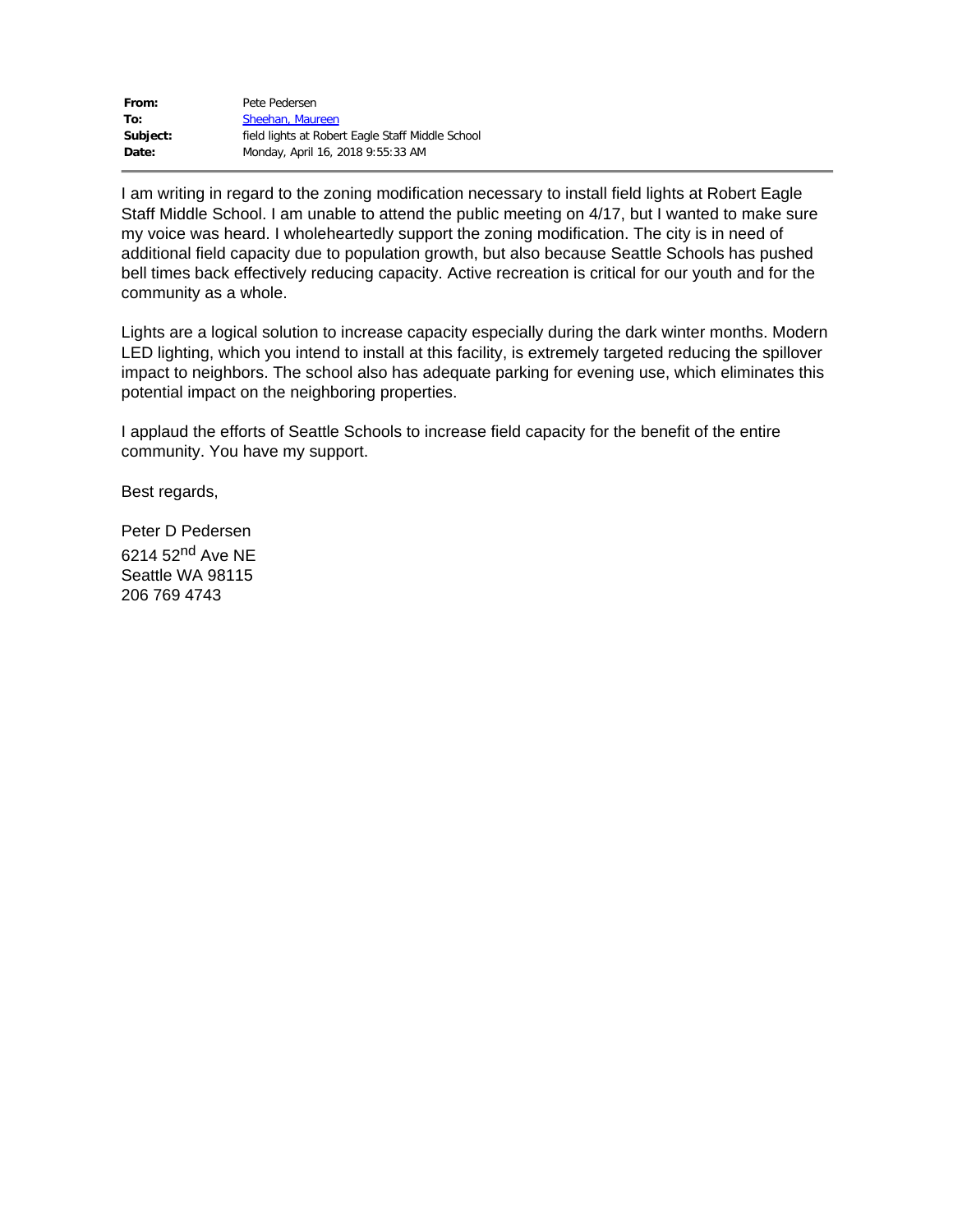Hello!

I am not able to attend the public meeting on Tuesday, April 17th, but I am writing to you about the zoning modification necessary to install field lights at Robert Eagle Staff Middle School.

I recognize that there are competing interests, but in a city like Seattle where density is increasing, my hope is that the community and the city will be able to come together to support the best use of athletic fields for our students. One way to maximize the use of sports fields is to leverage LED lighting, as is planned at Robert Eagle Staff Middle School. This type of lighting is intended to minimize the light pollution effect for neighbors.

Because of later start times and increased student populations, thoughtful lighting at sports fields becomes necessary for students to be able to practice and hold games. As Seattle residents we are fine playing sports in the rain, but practicing in the dark is difficult at best. Smart lighting placed at schools like Robert Eagle Middle School, which has sufficient parking for evening use, will also minimize impact on the surrounding community.

I want to thank you for your efforts to find smart ways to increase field capacity to benefit our students and our community.

Sincerely,

Tara Parsons 7021 23rd Ave NE Seattle, WA 98115 206.225.5701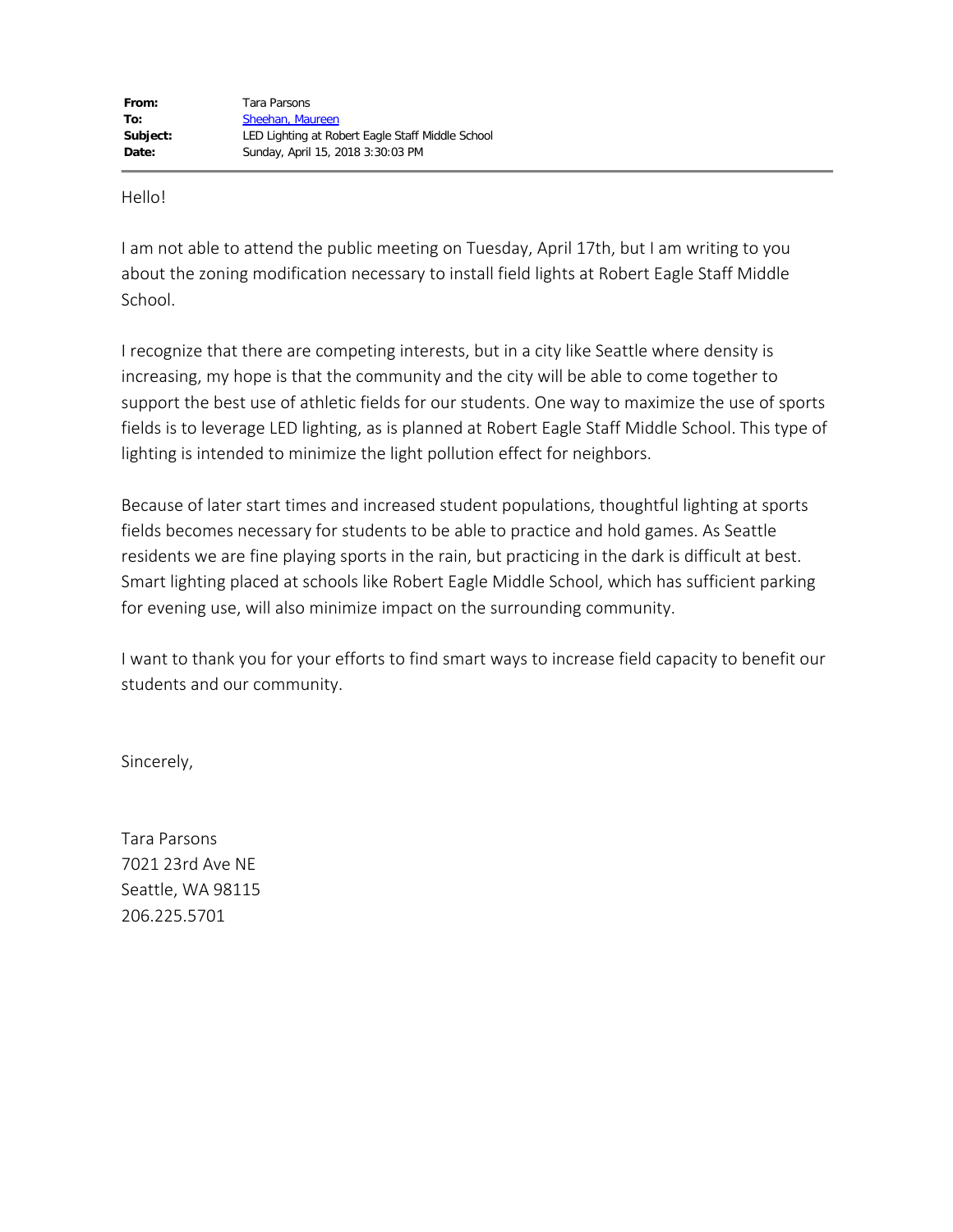| From:    | Elise Buie                                 |
|----------|--------------------------------------------|
| To:      | Sheehan, Maureen                           |
| Subject: | Lights at Robert Eagle Staff Middle School |
| Date:    | Monday, April 16, 2018 5:18:34 AM          |

*I am writing in regards to the zoning modification necessary to install field lights at Robert Eagle Staff Middle School. I am unable to attend the public meeting on 4/18, but I wanted to make sure my voice was heard. I wholeheartedly support the zoning modification. The city is in need of additional field capacity due to population growth, but also because Seattle Schools has pushed bell times back effectively reducing capacity. Active recreation is critical for our youth and for the community as a whole. Athletics are a safe, productive alternative for kids. Lights are a logical solution to increase capacity especially during the dark winter months. Modern LED lighting, which you intend to install at this facility, is extremely targeted reducing the spillover impact to neighbors. The school also has adequate parking for evening use, which eliminates this potential impact on the neighboring properties.*

*I applaud the efforts of Seattle Schools to increase field capacity for the benefit of the entire community. You have my support.*

*Best regards,*

*Elise Buie Mom/Stepmom of 6 Attorney/Guardian ad Litem 6550 48th Ave NE Seattle, WA 98115 206-769-7173*

[Elise Buie Family Law Group, PLLC](http://elisebuiefamilylaw.com/)

 $\overline{?}$ 

### **Elise Buie**

# **Attorney/Guardian ad Litem**

Main Office: 206-926-9848 Fax: [888-659-6345](tel:888-659-6345) Serina Direct: [206-849-8914](tel:206-849-8914) Elise Direct: [206-389-1623](tel:206-389-1623) Randall Direct: 206-389-1629

Check out our blog - Lagniappe

http://elisebuiefamilylaw.com/blog

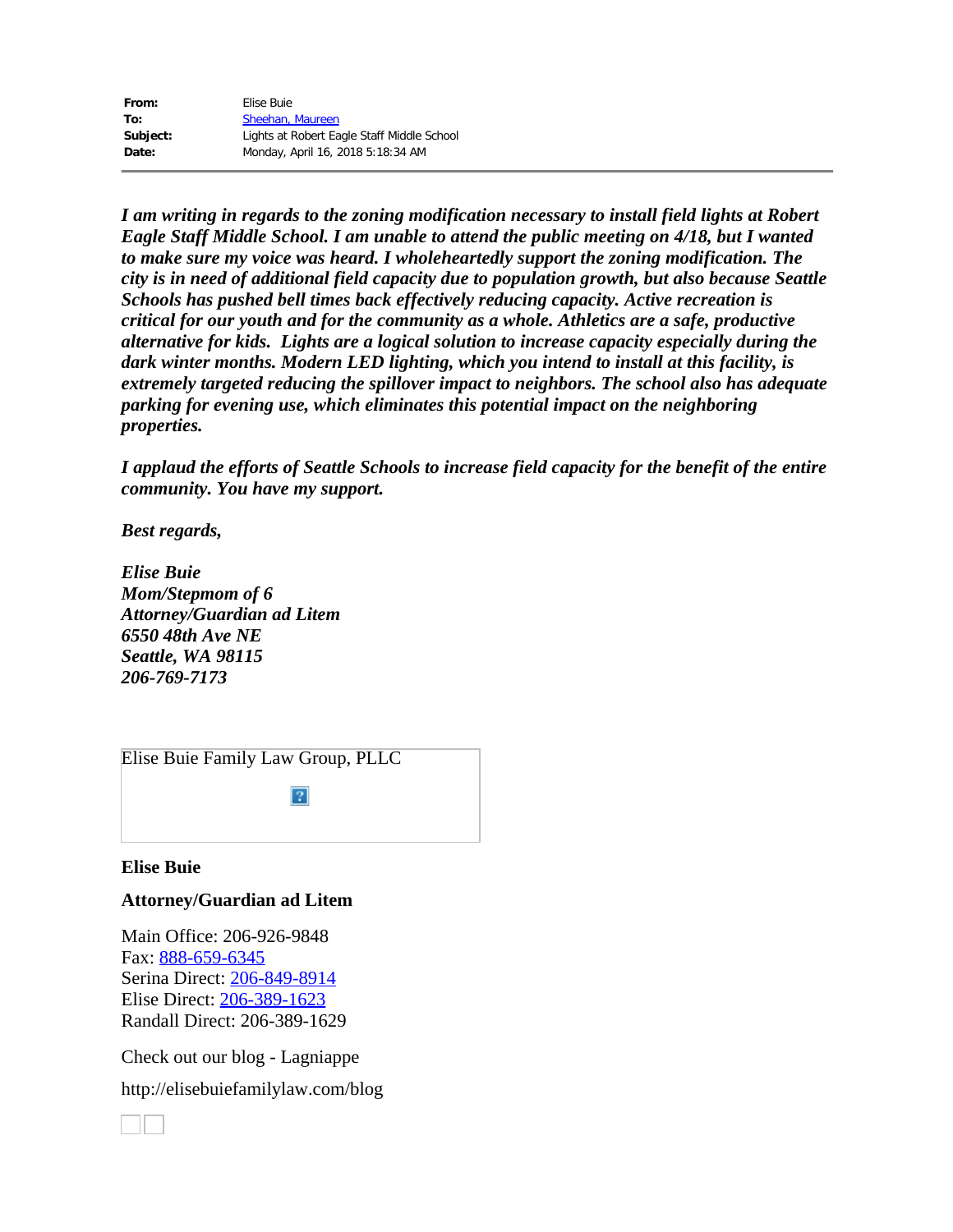| From:    | Kris Seifert                      |
|----------|-----------------------------------|
| To:      | Sheehan, Maureen                  |
| Subject: | Lights for SPS school fields      |
| Date:    | Monday, April 16, 2018 6:39:05 PM |

Dear Maureen,

I will keep it brief, but our family would like to extend our support of increased/later field lighting times for the ever-increasing need for access to fields for our city's growing student population. Thank You, Kim Seifert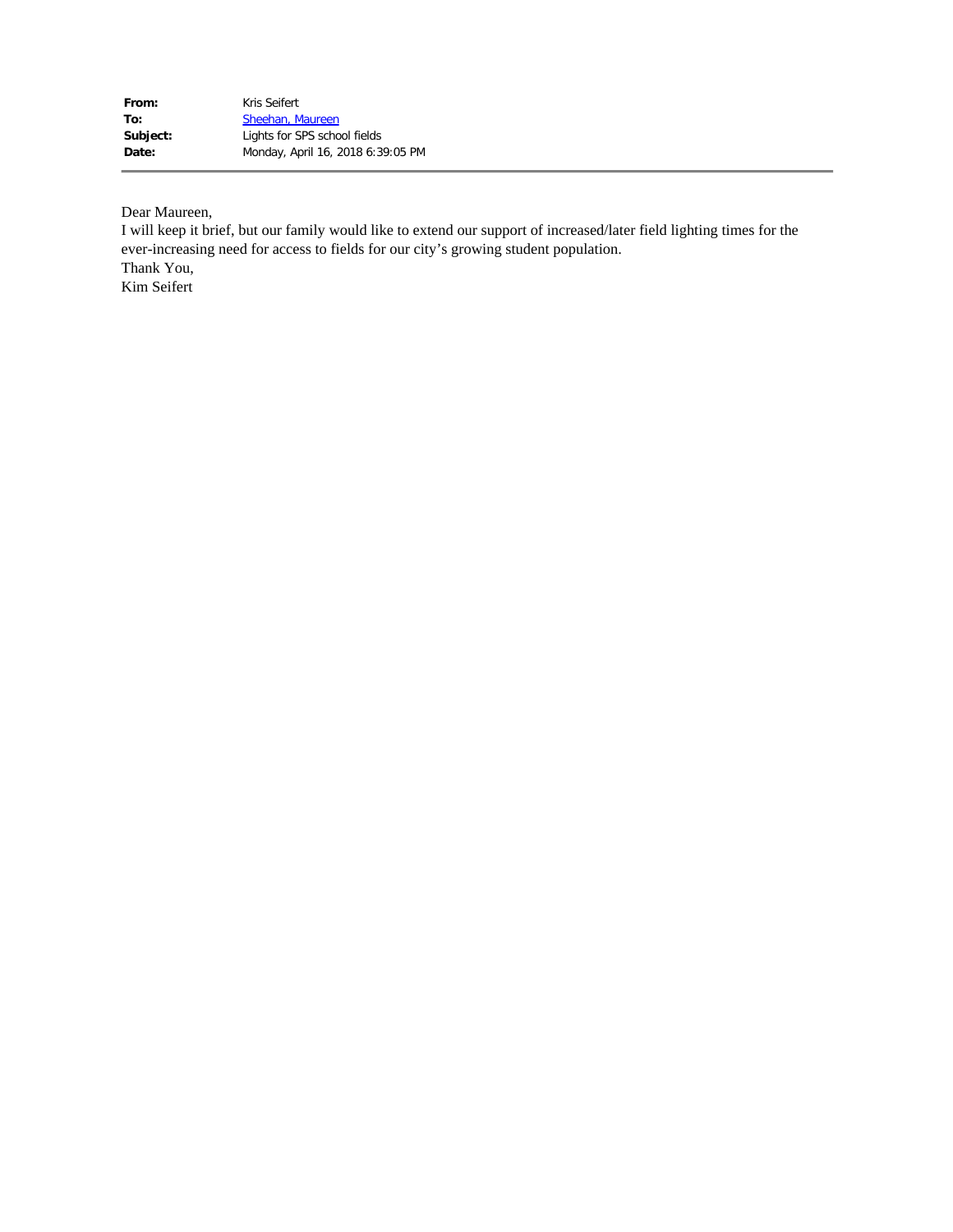| From:    | Nicole and Leo Stapleton           |
|----------|------------------------------------|
| To:      | Sheehan, Maureen                   |
| Subject: | Lights                             |
| Date:    | Tuesday, April 17, 2018 9:21:05 AM |

*I am writing in regards to the zoning modification necessary to install field lights at Robert Eagle* Staff Middle School. I am unable to attend the public meeting on 4/17, but I wanted to make sure *my voice was heard. I wholeheartedly support the zoning modification. The city is in need of additional field capacity due to population growth, but also because Seattle Schools has pushed bell times back effectively reducing capacity. Active recreation is critical for our youth and for the community as a whole. Lights are a logical solution to increase capacity especially during the dark winter months. Modern LED lighting, which you intend to install at this facility, is extremely targeted reducing the spillover impact to neighbors. The school also has adequate parking for evening use, which eliminates this potential impact on the neighboring properties.*

*I applaud the efforts of Seattle Schools to increase field capacity for the benefit of the entire community. You have my support.*

*Best regards, Nicole Stapleton 4845 NE 44th St Seattle, WA 98105 206 527-8849*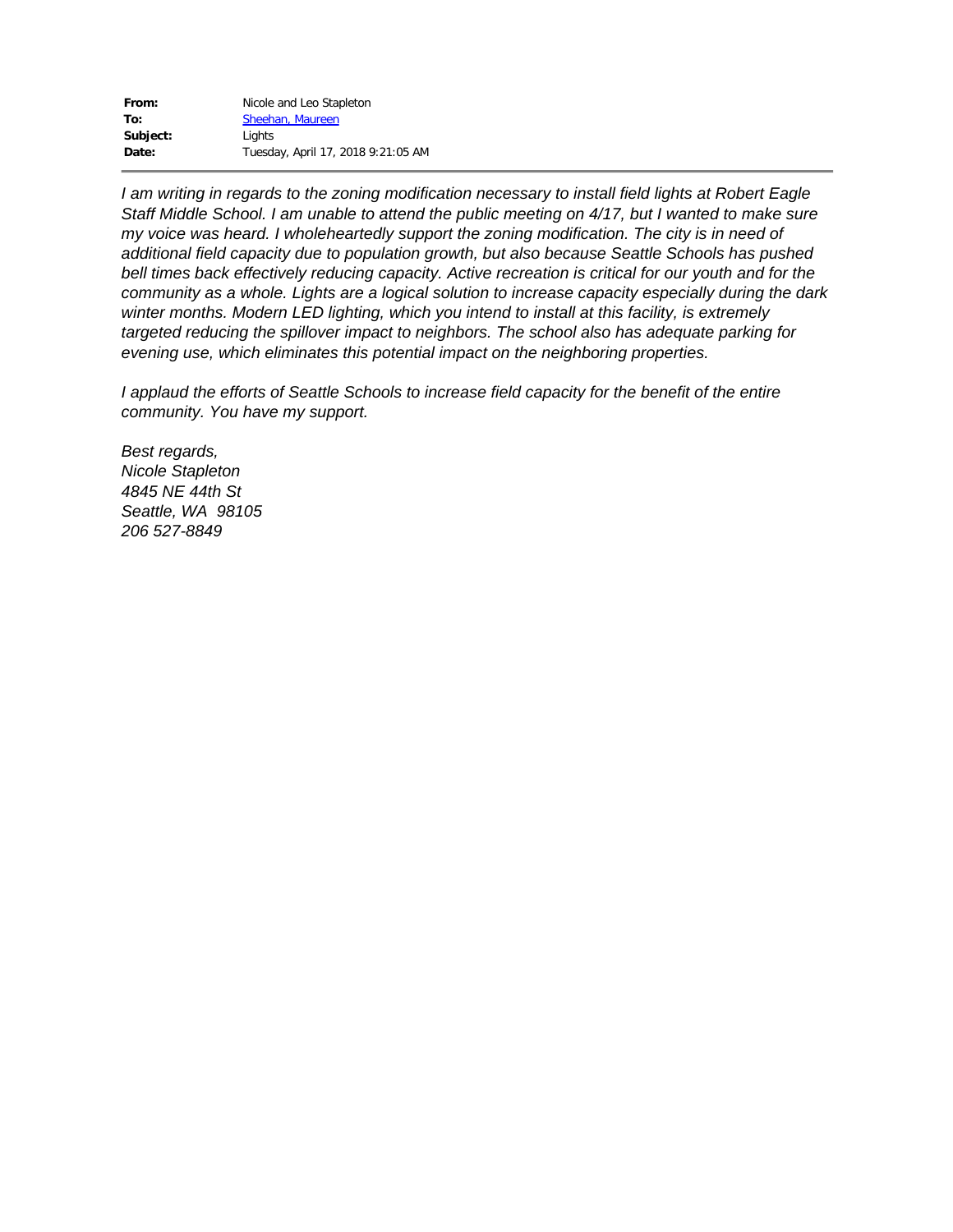| From:    | Tricia Juhnke                                 |
|----------|-----------------------------------------------|
| To:      | Sheehan, Maureen                              |
| Subject: | Re: Roosevelt High School Lighting - Comments |
| Date:    | Monday, April 16, 2018 6:24:04 PM             |

Thanks for the clarifications. Lots of projects and processes going on.

I would like to submit my comments in support of lights at Robert Eagle staff and approval of the departure. I cannot attend the meeting this week.

Similar to my comment on lights at Roosevelt, with increased density and increased demand for fields it is essential that we get the most of the facilities we do have which means the lighting of all field turf fields.

 Robert Eagle staff seems like an excellent and appropriate location for lights. There is adequate parking to support the additional activities in the evening. The field is nestled between the two schools and today's lighting fixtures do not create the same glare or spill of older lights and subsequent impacts on the adjacent properties.

I strongly feel it's imperative that we get the most out of our facilities which means putting lights on them.

Thank you for accepting my comments. Tricia Juhnke.

Sent from my iPhone

On Apr 16, 2018, at 3:39 PM, Sheehan, Maureen <**Maureen.** Sheehan @seattle.gov> wrote:

Thank you for submitting your comments about the proposed lighting at Roosevelt High School. I believe there has been some confusion around the process and who should be receiving comments for which projects.

If you intended to submit comments for Master Use Permit #3029271 to install field lighting, I have forwarded your comments to SDCI, and although the comment period has closed, they will accept your comments today.

There will be a [public meeting on Wednesda](http://www.seattle.gov/neighborhoods/programs-and-services/major-institutions-and-schools/school-departures-advisory-committees/robert-eagle-staff-middle-school)y to review a [departure](http://www.seattle.gov/neighborhoods/programs-and-services/major-institutions-and-schools/school-departures-advisory-committees/robert-eagle-staff-middle-school) request for proposed placement of field lighting at Robert Eagle Staff Middle School. You can submit public comment to me by tomorrow for this project. The lighting at Roosevelt High School does not require a departure.

There is also a departure request for the proposed removal of parking to allow for portables at the school. I will be receiving comments in a few weeks for a the proposed departure at Roosevelt High School for the removal of parking.

To learn more about the departures process, go [here](http://www.seattle.gov/neighborhoods/programs-and-services/major-institutions-and-schools/school-departures-advisory-committees/robert-eagle-staff-middle-school). If you would like to receive updates on the removal of parking at Roosevelt High School, please go [here](http://www.seattle.gov/neighborhoods/programs-and-services/major-institutions-and-schools/school-departures-advisory-committees/roosevelt-high-school). If you are interested in participating in the committee to evaluate the departures, please contact me as soon as possible, as we would like to appoint a committee soon.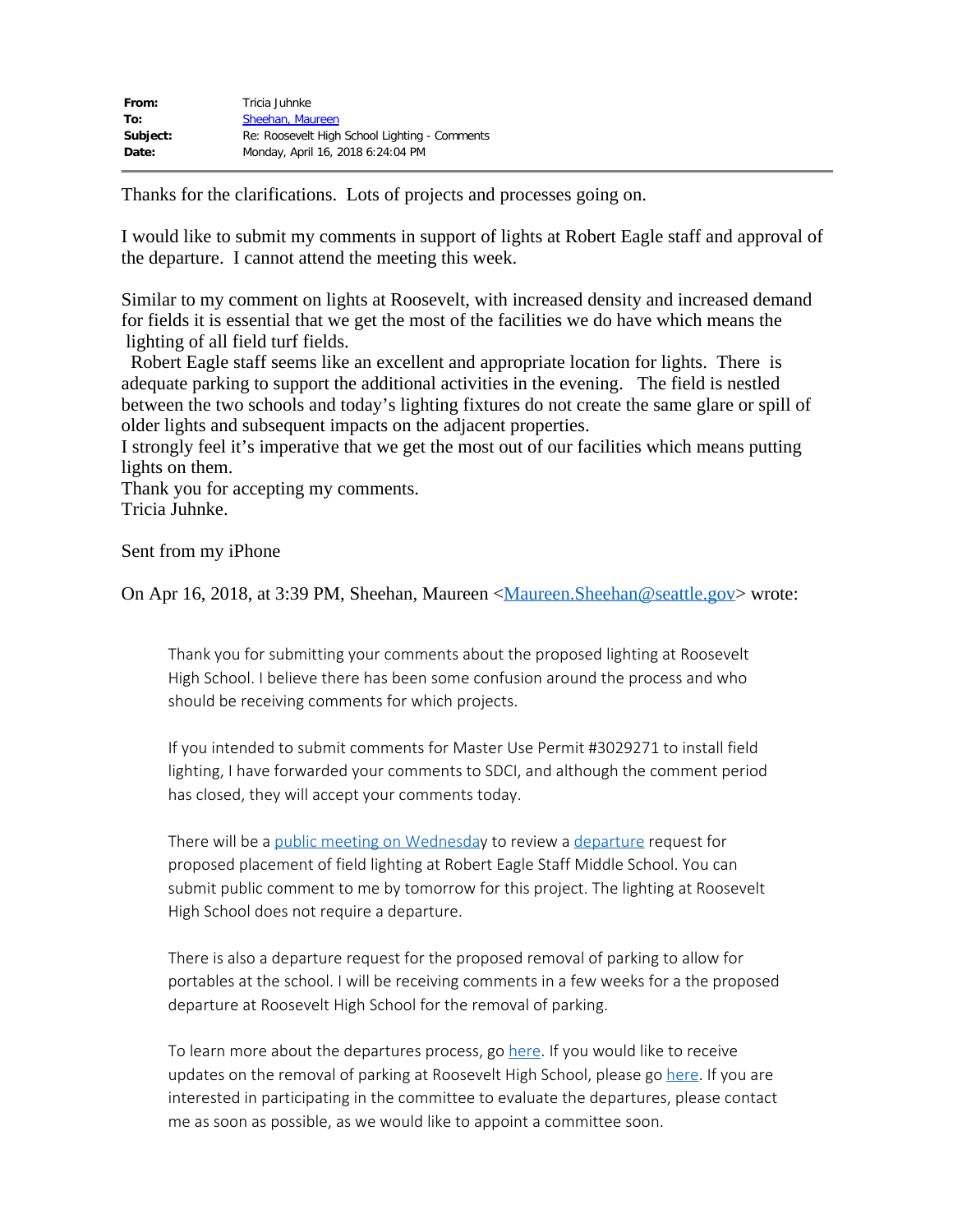Thank you!

# **Maureen Sheehan**

**Major Institutions and Schools Coordinator Seattle Renters' Commission Staff Liaison** Office: 206.684.0302 [seattle.gov/neighborhoods](http://www.seattle.gov/neighborhoods/)

<image001.png>

#### **[Blog](http://frontporch.seattle.gov/) ¦ [Facebook](https://www.facebook.com/SeattleNeighborhoods/) ¦ [Twitter](https://twitter.com/SeaNeighborhood) [¦Instagram](https://www.instagram.com/seattle_neighborhoods)**

Public Disclosure/Disclaimer Statement: Consistent with the Public Records Act, Chapter 42.56 RCW, all records within the possession of the City<br>may be subject to a public disclosure request and may be distributed or copie commercial purposes.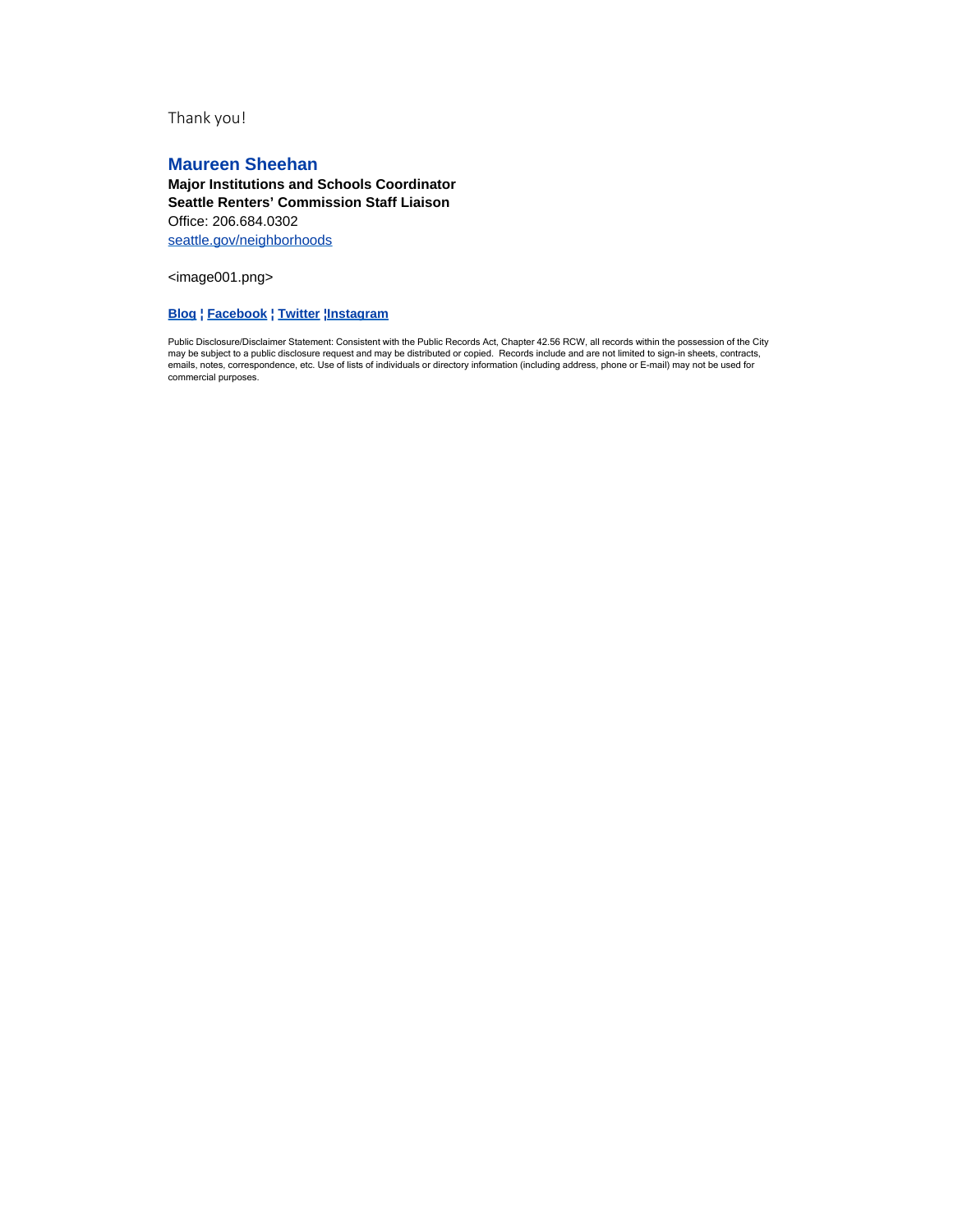Maureen,

As the parent of 3 Seattle Public School students and a resident of the City of Seattle I would like to provide my support of additional lighted fields including the proposal to light Robert Eagle Staff Middle School. The available field space for children in Seattle to pursue a variety of athletic activities in support of a healthy lifestyle are in short supply. Much of the opportunity these facilities can provide have been focused on a few areas and with a growing population of children wanting to stay active even in the dark and rainy winters of Seattle the need for more fields is clear. These fields will be rented when not in use by the school and create a revenue stream for the district and parks department which facilitates the continuation of recreational activities for all of the cities residents regardless of the neighborhood in which they live. Please move forward with this project!

Craig Sexton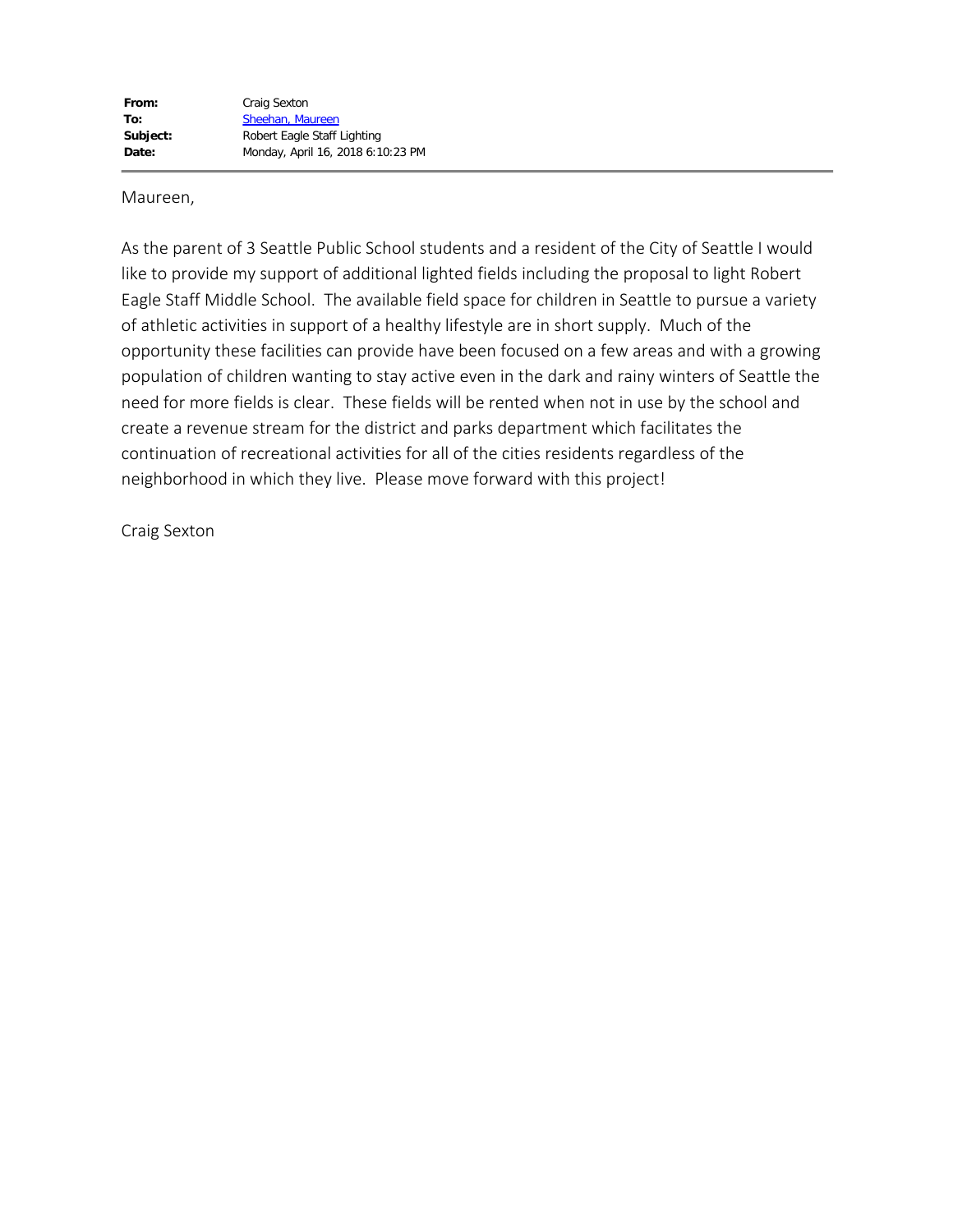*I am writing in regards to the zoning modification necessary to install field lights at Robert Eagle Staff Middle School. I am unable to attend the public meeting on 4/18, but I wanted to make sure my voice was heard. I wholeheartedly support the zoning modification. The city is in need of additional field capacity due to population growth, but also because Seattle Schools has pushed bell times back effectively reducing capacity. Active recreation is critical for our youth and for the community as a whole. Lights are a logical solution to increase capacity especially during the dark winter months. Modern LED lighting, which you intend to install at this facility, is extremely targeted reducing the spillover impact to neighbors. The school also has adequate parking for evening use, which eliminates this potential impact on the neighboring properties.*

*I applaud the efforts of Seattle Schools to increase field capacity for the benefit of the entire community. You have my support.*

*Best regards, Monty McAlpine 6534 49th Ave NE 98115 [206.890.5994](tel:206.890.5994)*

*Sent from my NON-Apple device*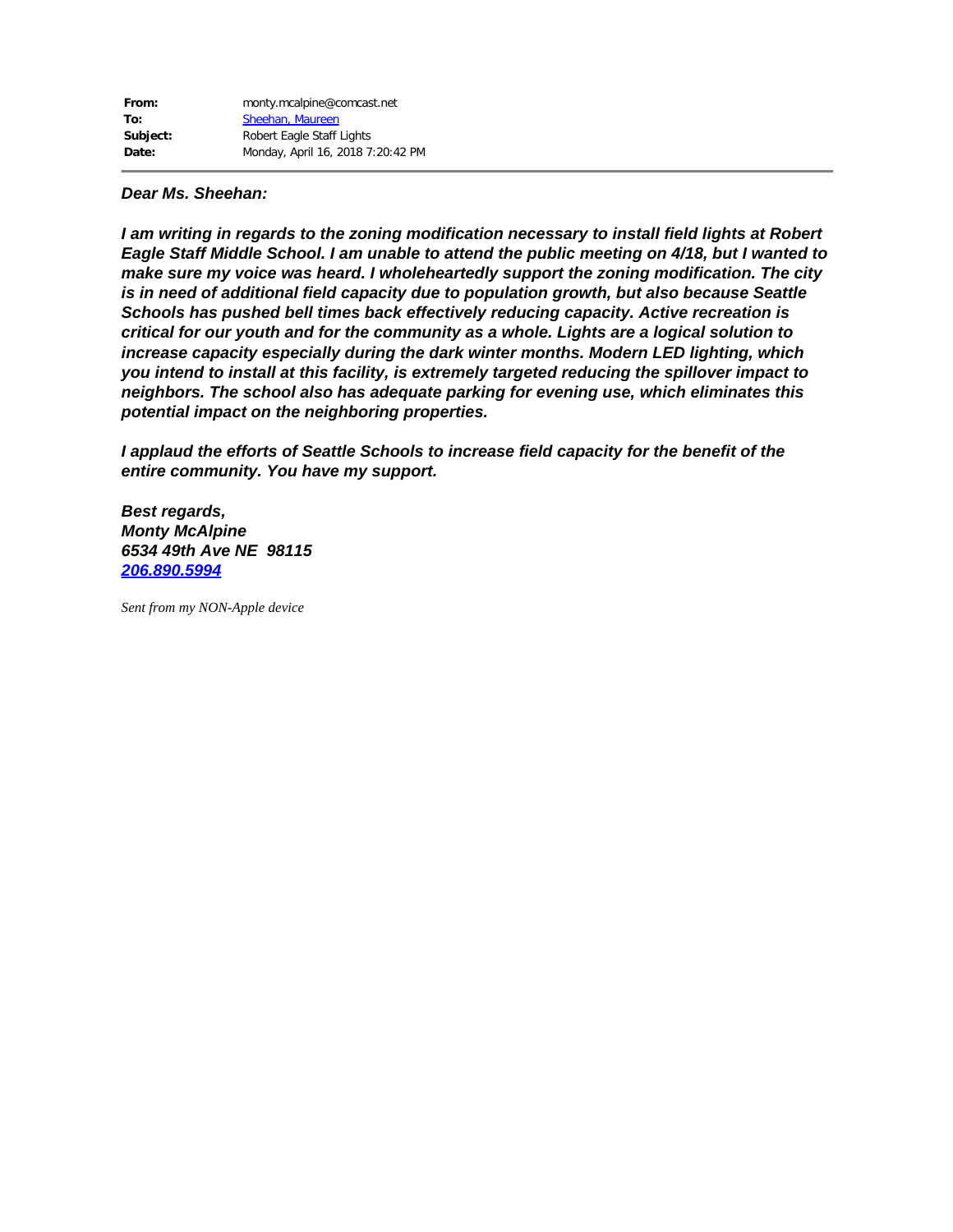| From:    | Justin and Sarah Osmer                                       |
|----------|--------------------------------------------------------------|
| To:      | Sheehan, Maureen                                             |
| Subject: | Robert Eagle Staff Middle School Lighting (project #3029091) |
| Date:    | Monday, April 16, 2018 8:38:18 PM                            |

Dear Maureen and those it may concern –

We are writing in regards to the zoning modification necessary to install field lights at Robert Eagle Staff Middle School. We are unable to attend the public meeting this week, but wanted to make sure my voice was heard. As parents of students and athletes who use this field we wholeheartedly support the zoning modification. The city is in need of additional field capacity due to population growth, but also because Seattle Schools has pushed bell times back effectively reducing capacity.

Active recreation is critical for our youth and for the community as a whole. Lights are a logical solution to increase capacity especially during the dark winter months. Modern LED lighting, which you intend to install at this facility, is extremely targeted reducing the spillover impact to neighbors. The school also has adequate parking for evening use, which eliminates this potential impact on the neighboring properties.

I applaud the efforts of Seattle Schools to increase field capacity for the benefit of the entire community. You have our support.

Best regards,

Justin & Sarah Osmer

#+#+#+#+#+##+#+#+#+# **Justin & Sarah Osmer 6800 44th PL NE SEATTLE WA 98115** [JustinSarah@msn.com](mailto:JustinSarah@msn.com) 206-527-2910 #+#+#+#+#+##+#+#+#+#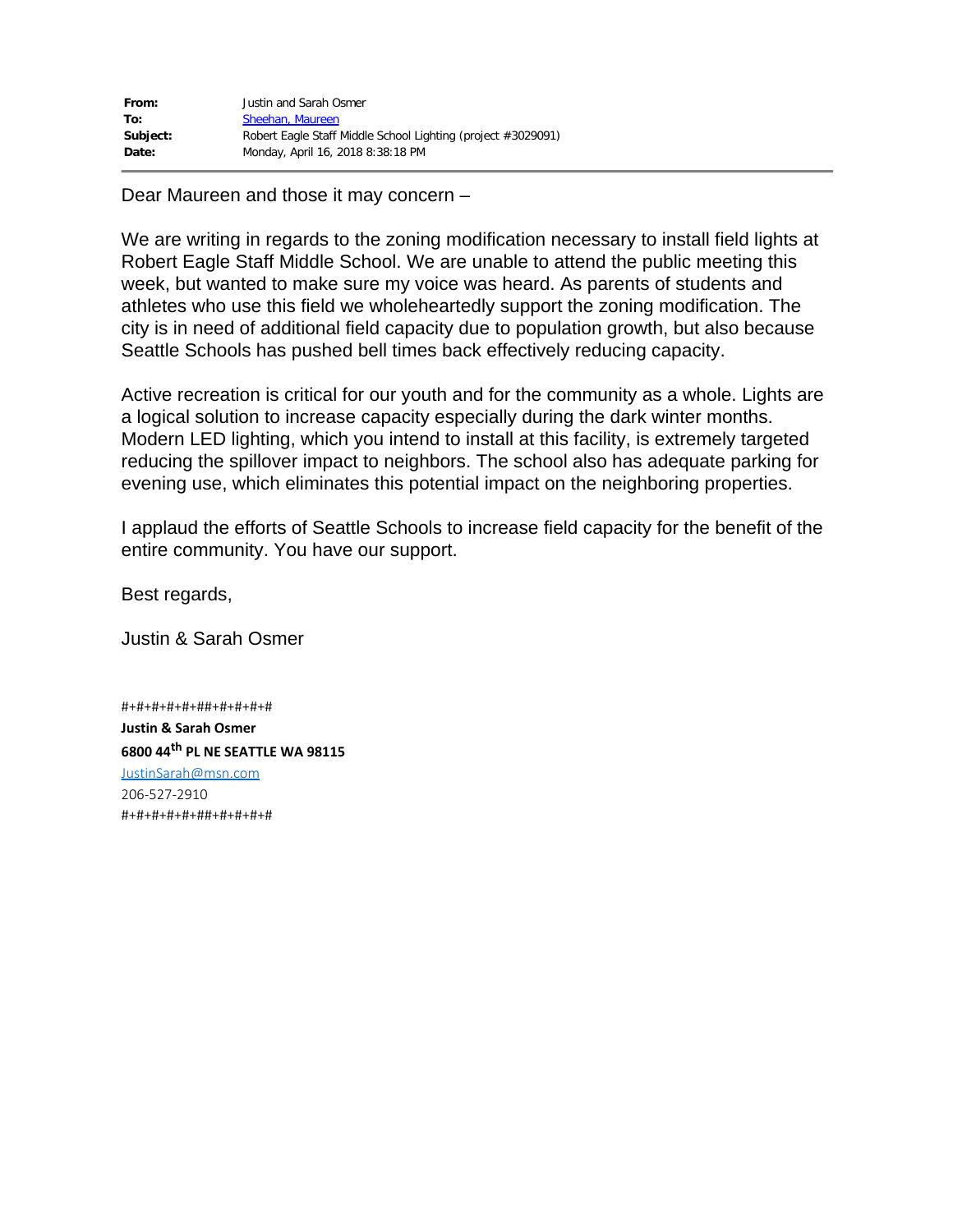I am writing to voice my support of the proposal to install lighting at an additional Seattle sports field.

It has been my experience that there are too few facilities to support the Seattle high schools sports programs.

Many games are cancelled, weather related, due to inadequate fields. Any additional facilities will only help correct the current situation.

The shortage of adequate fields will become worse in 2019 on the north side with the reopening of Lincoln H.S.

Kind regards, Paul Iremonger 1808 N. 49th Street Seattle 98103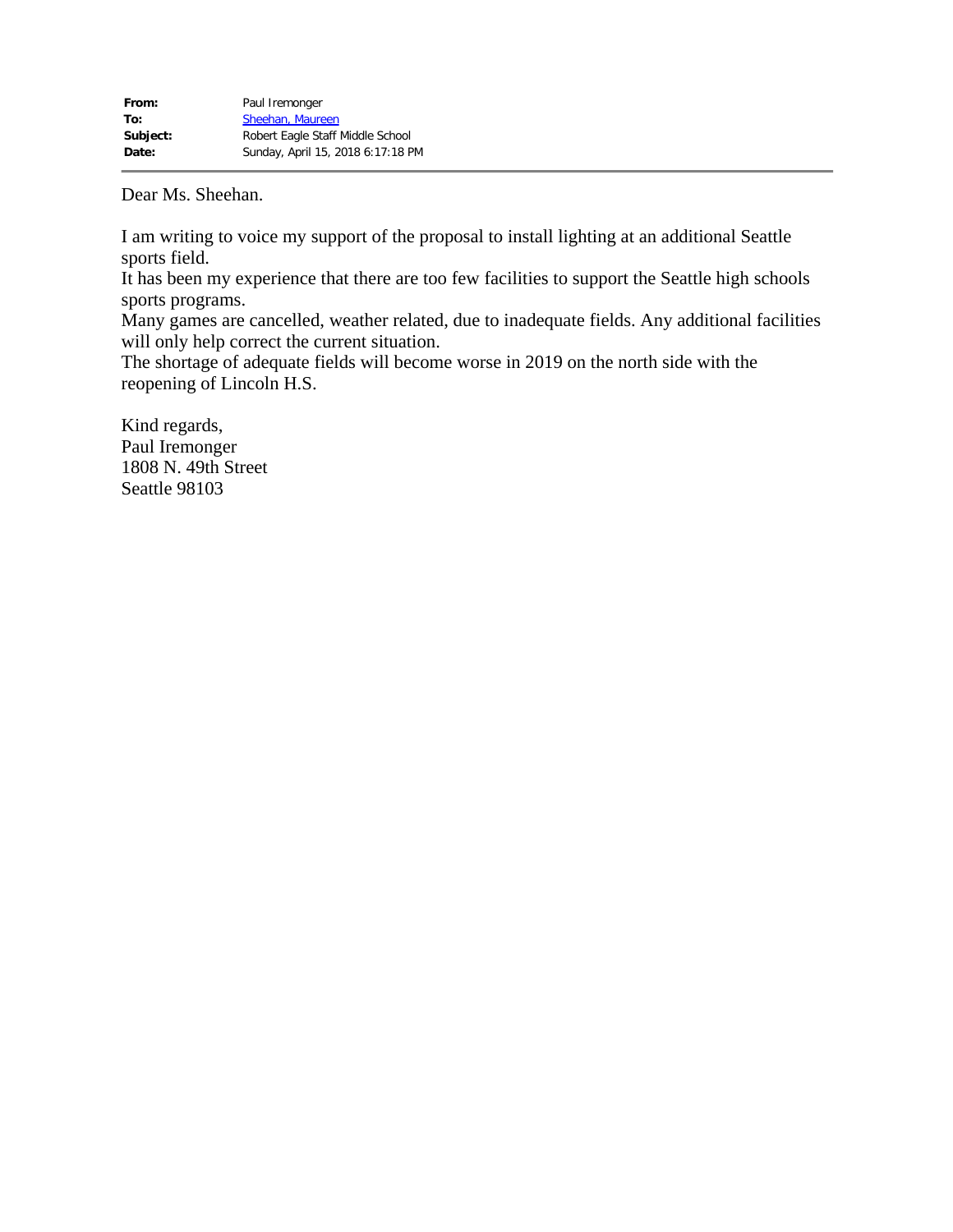I am writing in regard to the zoning modification necessary to install field lights at Robert Eagle Staff Middle School. I am unable to attend the public meeting on 4/17, but I wanted to express my thoughts. The city is desperately in need of additional field capacity due to population growth, increased numbers of club sports competing for field time and because Seattle Schools has pushed bell times back. All of this puts extreme pressure, cost and competition for field time. We all know that physical activity and team sports as well as recreation are critical for our youth and for the community as a whole. Lights are a logical solution to increase capacity especially during the dark winter months. Modern LED lighting, which you intend to install at this facility, is extremely targeted reducing the spillover impact to neighbors. The school also has adequate parking for evening use, which eliminates the potential impact on the neighboring properties. I wholeheartedly support the zoning modification and applaud the efforts of Seattle Schools to increase field capacity for the benefit of the entire community. You have my support.

Best regards, Carin Tonina View Ridge, Seattle (206) 618-8461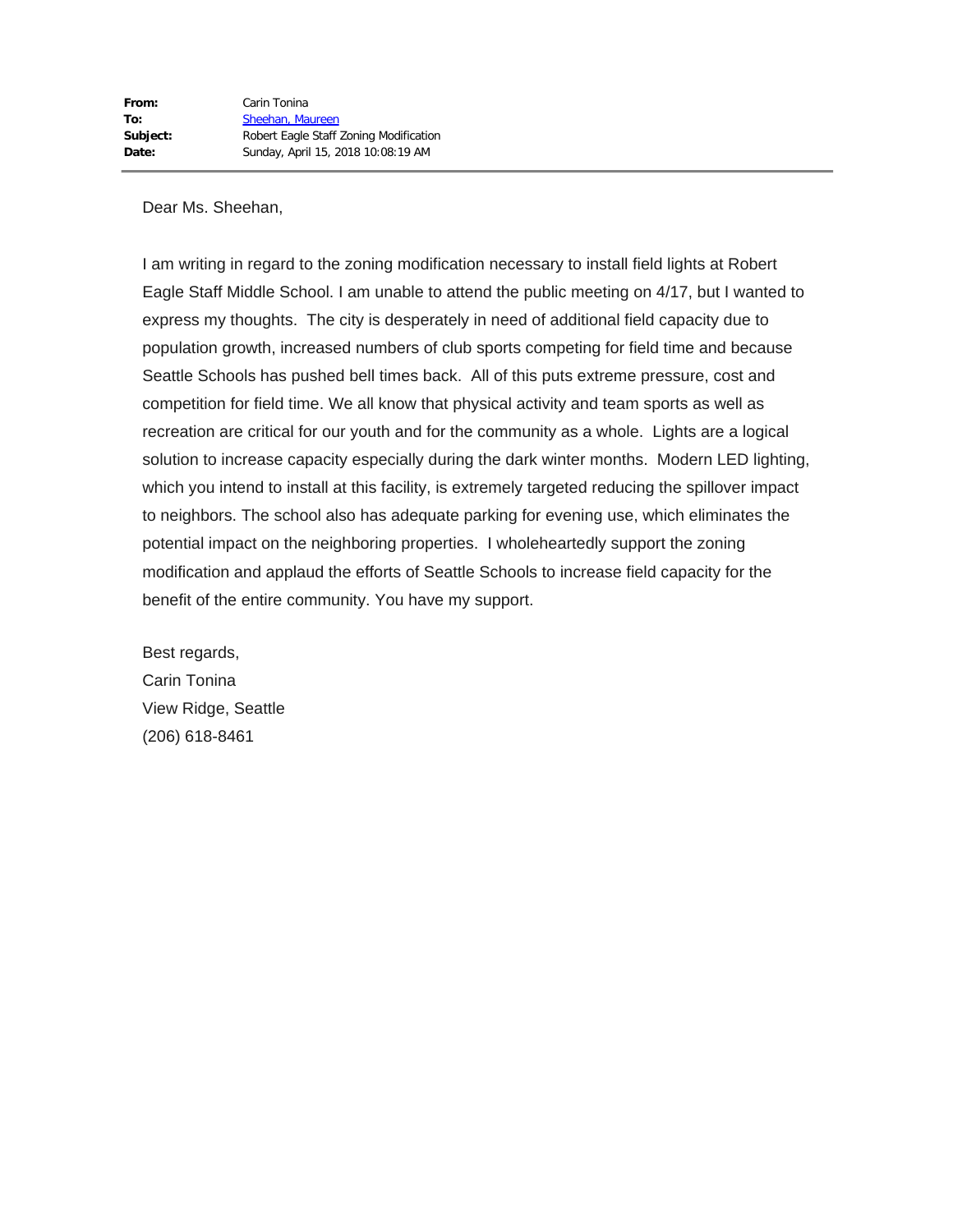I am writing in regards to the zoning modification necessary to install field lights at Robert Eagle Staff Middle School. I am unable to attend the public meeting [on 4/17](x-apple-data-detectors://0/), but I wanted to make sure my voice was heard. I wholeheartedly support the zoning modification. The city is in need of additional field capacity due to population growth, but also because Seattle Schools has pushed bell times back effectively reducing capacity. Active recreation is critical for our youth and for the community as a whole. Lights are a logical solution to increase capacity especially during the dark winter months. Modern LED lighting, which you intend to install at this facility, is extremely targeted reducing the spillover impact to neighbors. The school also has adequate parking for evening use, which eliminates this potential impact on the neighboring properties.

I applaud the efforts of Seattle Schools to increase field capacity for the benefit of the entire community. You have my support.

Best regards,

Kristen Van Dinter 7518 30th Ave NE Seattle WA 98115 206-619-2921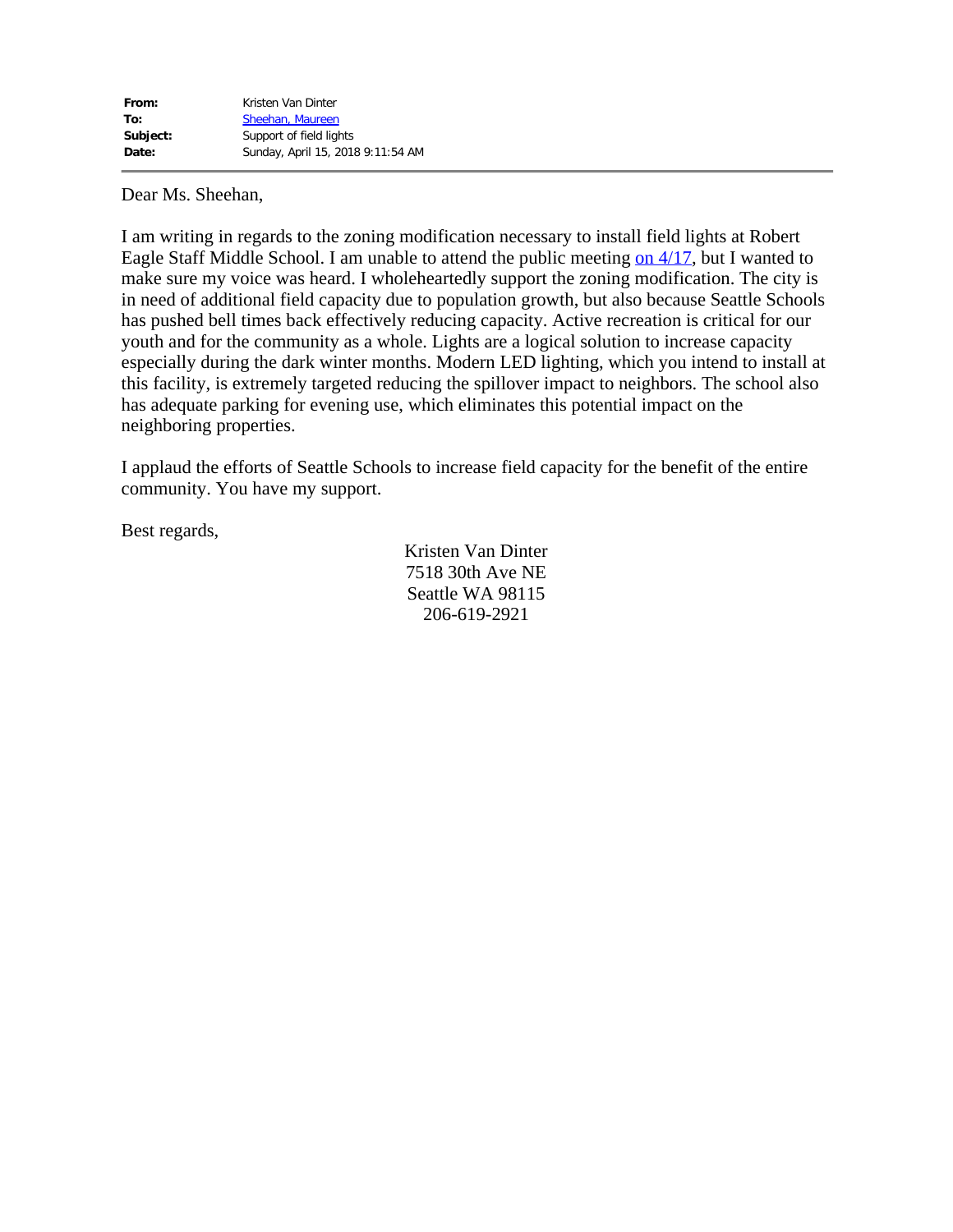I am writing to voice my support of the proposal to install lighting at Eagle Staff Middle School. As a parent of 3 high school athletes in Seattle Public Schools, over the last 10 years, I've experienced the decline in fields available for these kids. Bell times have been moved so late that it's nearly dark when school get's out. Where are they supposed to practice? There's also such a huge population growth. We just plainly need more field capacity. I don't even want to think what will happen when Lincoln high school opens in a year. Lights are a logical solution and with modern LED lighting, it should not impact the neighbors.

I applaud the efforts of Seattle to increase field capacity for our kids. You have my support to install lighting at Eagle Staff.

Thank you!

Tia Cantrell 4421 55th Ave NE Seattle 206-650-0989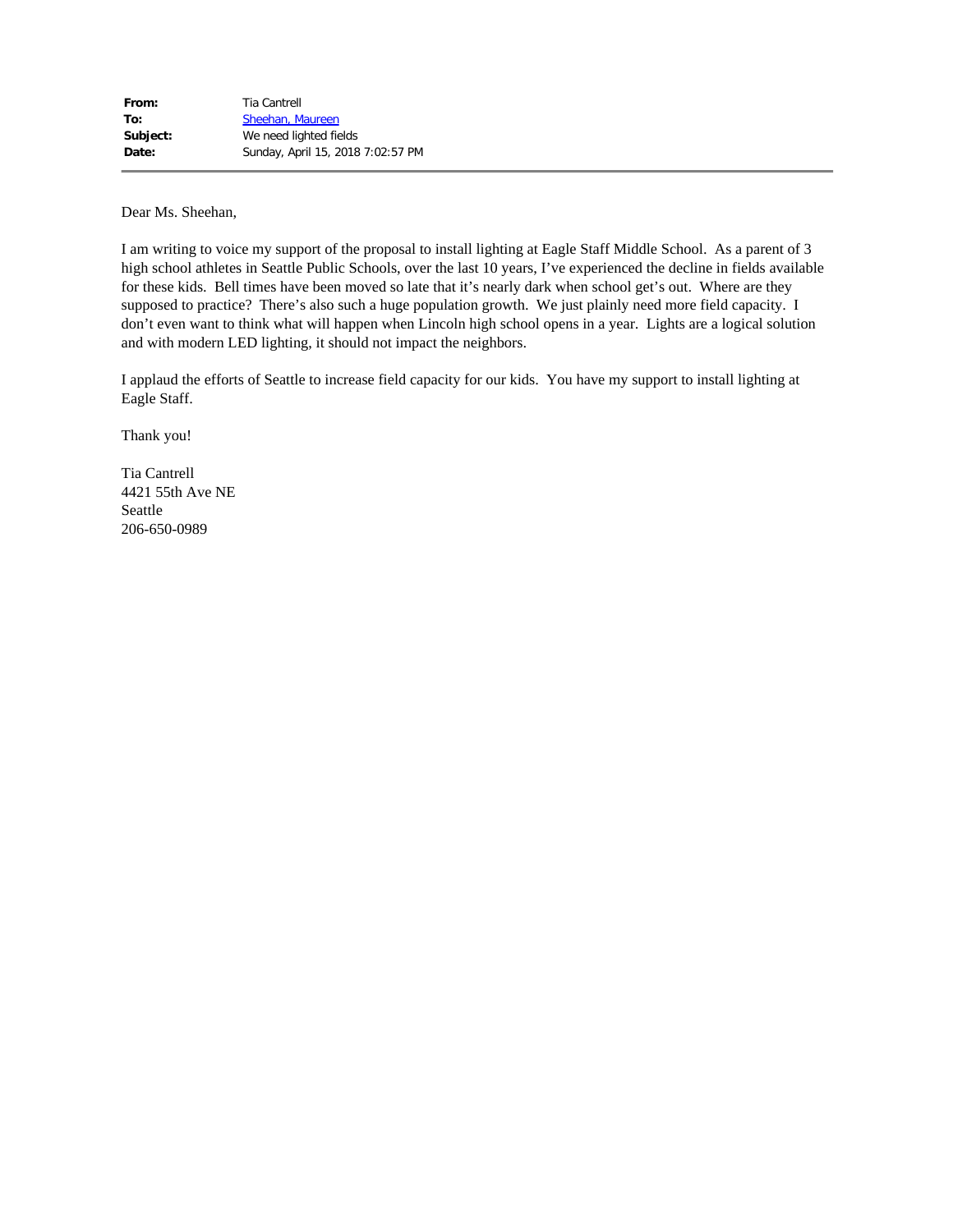April 16, 2018

Ms. Maureen Sheehan Seattle Department of Neighborhoods P.O. Box 94649 Seattle, WA 98124

*via email*

Dear Ms. Sheehan -

Thank you for the opportunity to comment on the zoning modification for Robert Eagle Staff Middle School.

Several years ago I testified against several departures that Seattle Public Schools were eventually provided for the reconstruction of Loyal Heights Elementary School. Ironically the reason for my concern was the substantial reduction in the size of the playground for the sake of a very large building.

Provided the departure for Robert Eagle Staff Middle School will actually enhance play areas for students and youth sports, I support Seattle Public School's request so that field lighting can be included.

As our city grows a lot of time is spent on housing issues but little attention is paid to open space or the value of sports fields. A burgeoning population also equates to a lot of field stress by kids and adults alike as they compete for valued field time. Adding lights to Robert Eagle Staff's playing field will help with some of the massive overcrowding and competition over limited field space in Seattle.

Thank you for considering my input.

Best,

Liz Fortunato 8044 21st Ave NW Seattle, WA 98117 206-295-6275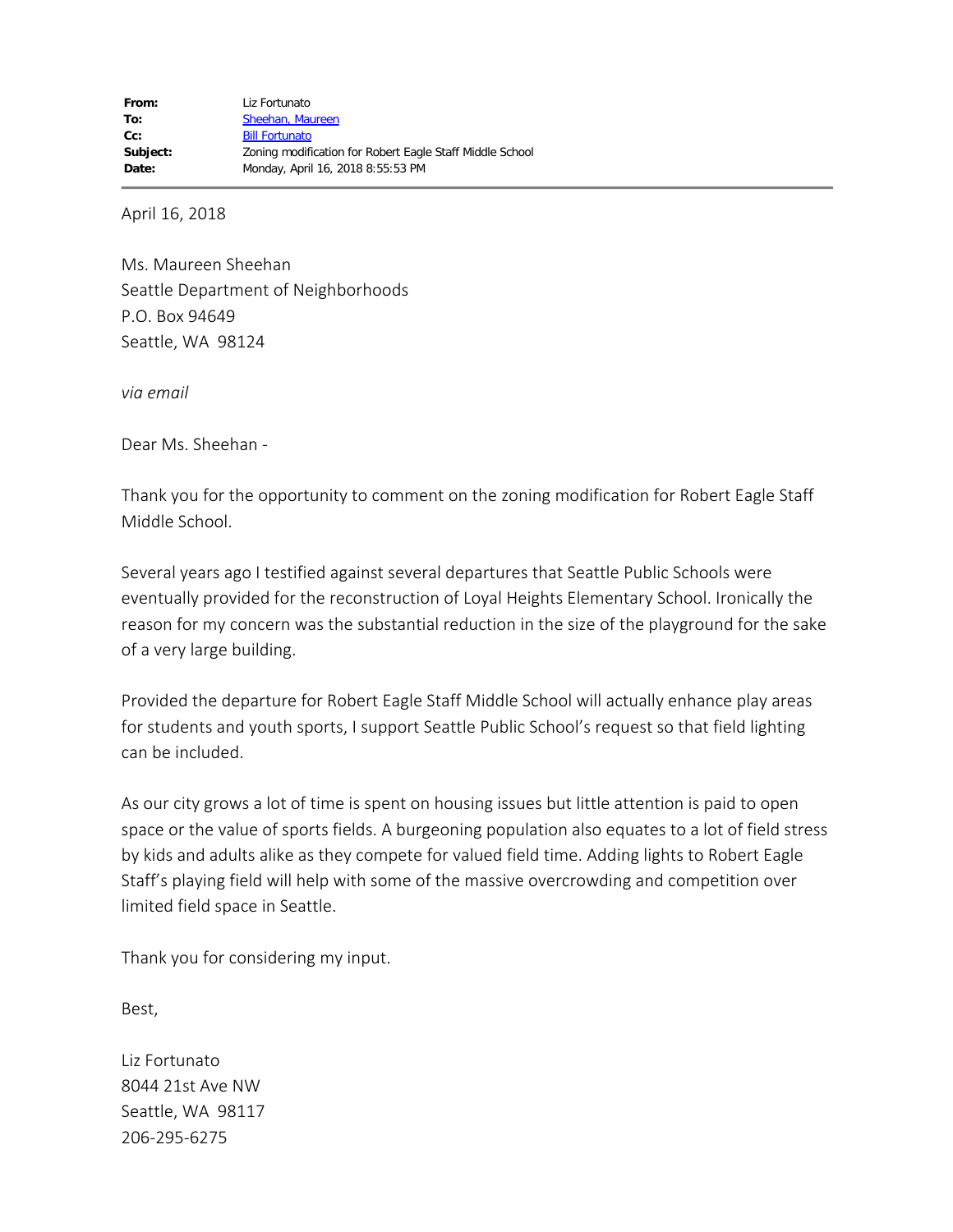I am writing in regards to the zoning modification necessary to install field lights at Robert Eagle Staff Middle School. I am unable to attend the public meeting on 4/17/2018. Despite my absence please understand that I support the zoning modification. The city is in need of additional field capacity due to population growth, and also because Seattle Schools has pushed bell times back effectively reducing capacity. Active recreation is critical for our youth and for the community as a whole. Lights are a logical solution to increase capacity especially during the dark winter months. Modern LED lighting, which you intend to install at this facility, is extremely targeted reducing the spillover impact to neighbors. The school also has adequate parking for evening use, which eliminates this potential impact on the neighboring properties.

I applaud the efforts of Seattle Schools to increase field capacity for the benefit of the entire community. You have my support.

Sincerely,

Stuart Kahn

7013 56<sup>th</sup> Ave. NE Seattle, WA 98115 206-524-0214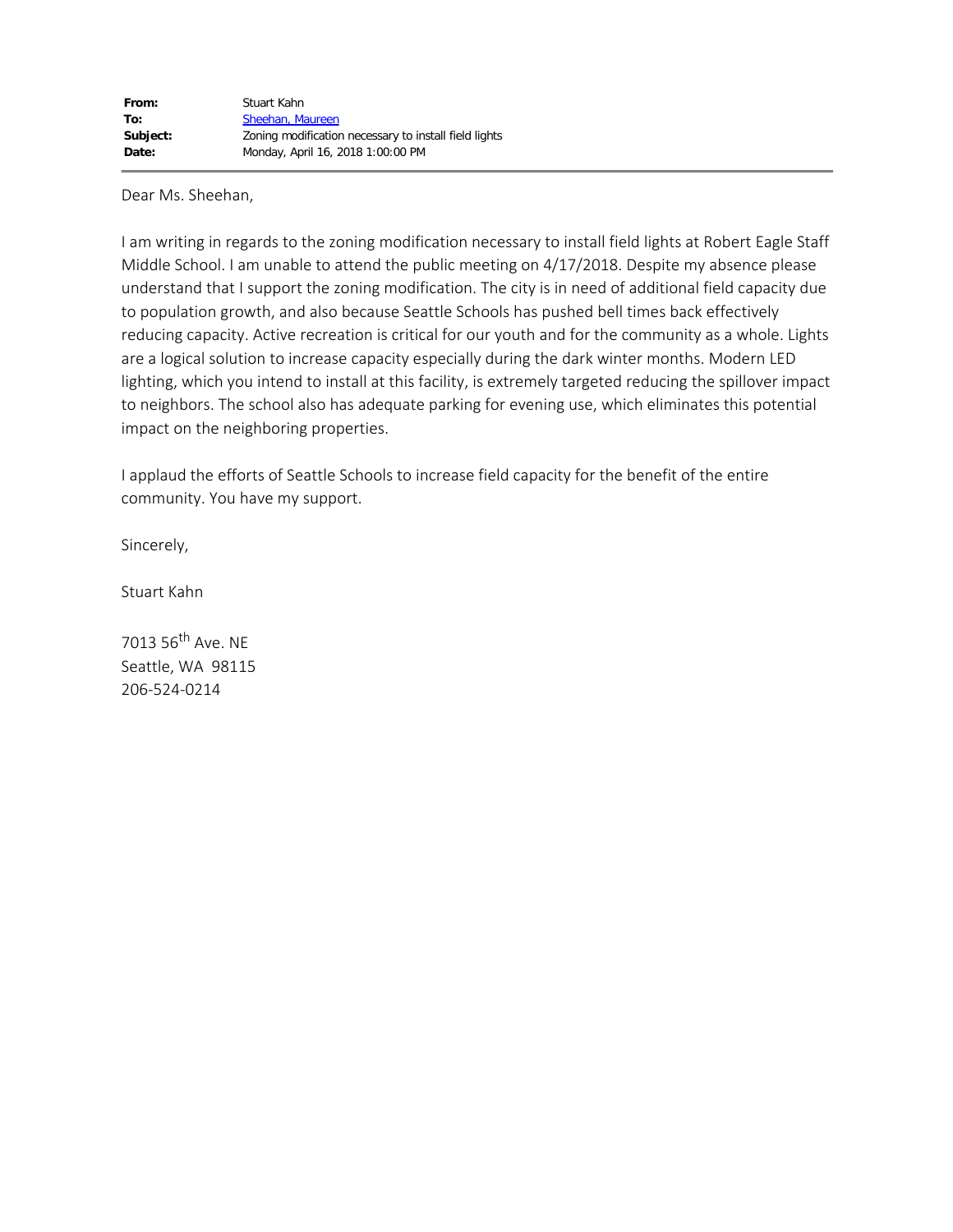# Dear Maureen,

I am writing in regards to the zoning modification necessary to install field lights at Robert Eagle Staff Middle School. I am unable to attend the public meeting on 4/17, but I wanted to make sure my voice was heard. I wholeheartedly support the zoning modification. The city is in need of additional field capacity due to population growth, but also because Seattle Schools has pushed bell times back effectively reducing capacity. Active recreation is critical for our youth and for the community as a whole. Lights are a logical solution to increase capacity especially during the dark winter months. Modern LED lighting, which you intend to install at this facility, is extremely targeted reducing the spillover impact to neighbors. The school also has adequate parking for evening use, which eliminates this potential impact on the neighboring properties.

I applaud the efforts of Seattle Schools to increase field capacity for the benefit of the entire community. You have my support.

Best regards,

Nat Scholz 5600 Ann Arbor Ave. NE Seattle, WA. 98105 (206) 817-1338